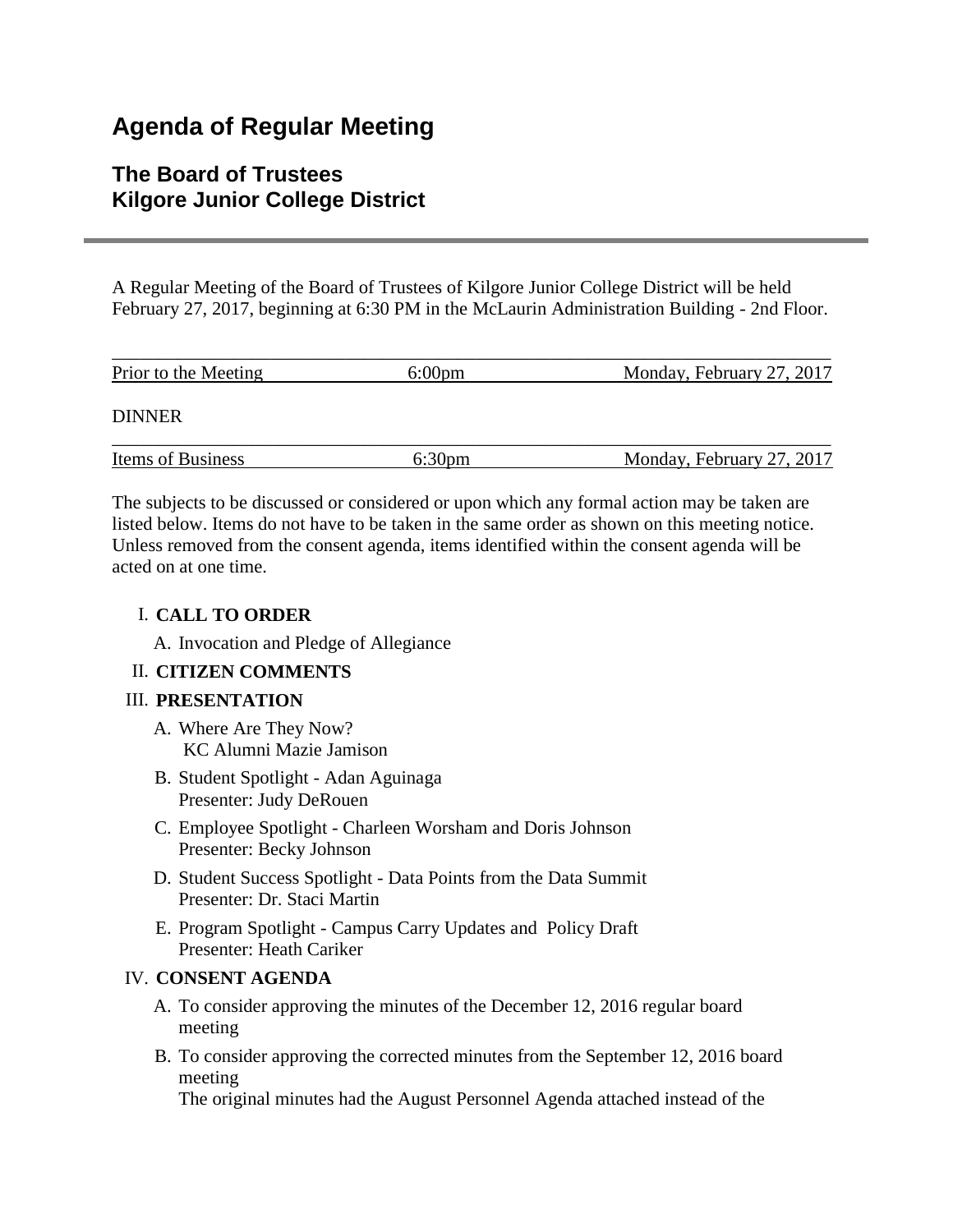September Personnel Agenda.

- C. To consider approval of personnel items submitted as follows:
	- 1. **Recommendation to accept employee resignation as follows:**
		- a. Director of Small Business Development Center, effective January 16, 2017 after twenty-five years and six months of service
		- b. Administrative Coordinator Small Business Development Center, effective January 25, 2017 after six months of service
		- c. Adult Education and Literacy Instructor effective, effective January 31, 2017 after eight months of service
		- d. Professional Support Assistant-WE/CE Evenings, effective February 14, 2017 after four years and six months of service
		- e. Systems Electronic Librarian, effective February 28, 2017 after seven years and six months of service
		- f. English Instructor, effective August 31, 2017 after twelve months of service
	- 2. **Recommendation to accept employee retirement as follows:**
		- a. Alumni Relations Coordinator, effective February 28, 2017 after twenty-six years and one month of service
		- b. Business Manager, effective May 31, 2017 after eight years and eleven months of service
		- c. Mathematics Instructor & Department Chair, effective May 31, 2017 after thirty-eight years and nine months of service
		- d. Training Coordinator-Workforce Development, effective August 31, 2017 after sixteen years of service

#### 3. **Recommendation of employment as follows:**

- a. Interim English Instructor, Liberal & Fine Arts, effective January 1, 2017
- b. Support Specialist, Purchasing/Accounts Payable, effective February 6, 2017

#### 4. **Recommendation to change employment as follows:**

- a. Professional Support Assistant, Financial Aid to Advisor KC Longview, effective January 11, 2017
- b. Police Academy Instructor to Police Academy Instructor & Deputy Director

#### V. **EXECUTIVE SESSION**

 Adjournment to executive session pursuant to Texas Government Code Sections 551.071 - 551.084, the Open Meetings Act, for the following purposes:

 "The Board has adjourned to executive session at \_\_\_\_\_\_\_\_\_\_p.m. on **February 27, 2017."**

PERSONNEL: (Government Code 551.074)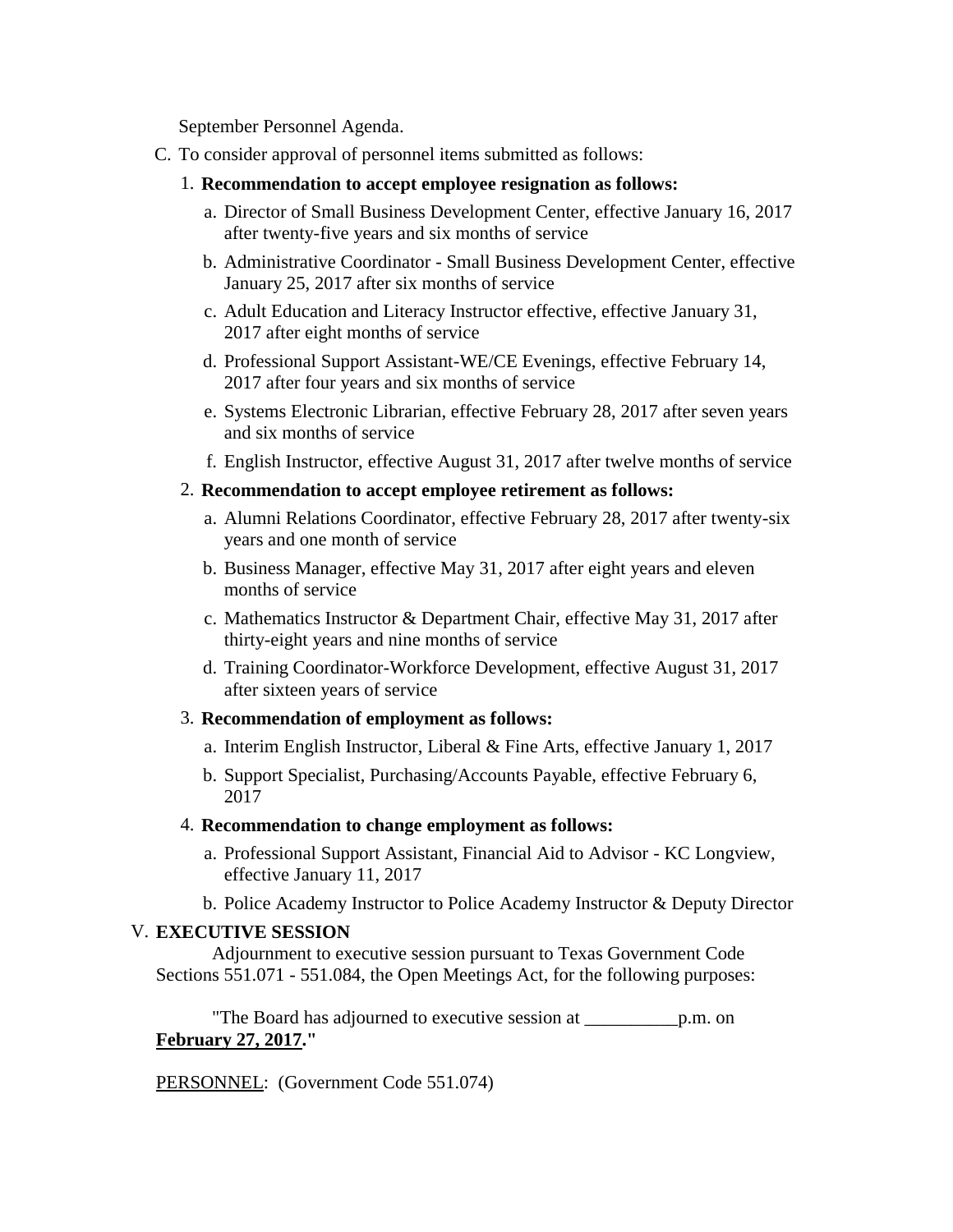Evaluation of the College President

LEGAL: (Government Code 551.071)

REAL ESTATE: (Government Code 551.072)

RECONVENING IN OPEN MEETING

"**The Board has reconvened in open session at \_\_\_\_\_\_\_\_\_p.m. on February 27, 2017."**

IF, DURING THE COURSE OF THE MEETING COVERED BY THIS NOTICE, THE BOARD SHOULD DETERMINE THAT A CLOSED OR EXECUTIVE MEETING OR SESSION OF THE BOARD SHOULD BE HELD OR IS REQUIRED IN RELATION TO ANY ITEM INCLUDED IN THIS NOTICE, THEN SUCH CLOSED OR EXECUTIVE MEETING OR SESSION AS AUTHORIZED BY SECTION 551.001 ET SEQ. OF THE TEXAS GOVERNMENT CODE (THE OPEN MEETINGS ACT) WILL BE HELD BY THE BOARD AT THAT DATE, HOUR AND PLACE GIVEN IN THIS NOTICE OR AS SOON AFTER THE COMMENCEMENT OF THE MEETING COVERED BY THIS NOTICE AS THE BOARD MAY CONVENIENTLY MEET IN SUCH CLOSED OR EXECUTIVE MEETING OR SESSION CONCERNING ANY AND ALL SUBJECTS AND FOR ANY AND ALL PURPOSES PERMITTED BY SECTIONS 551.071-551.084, INCLUSIVE, OF THE OPEN MEETINGS ACT.

Should any final action, final decision, or final vote be required in the opinion of the Board with regard to any matter considered in such closed or executive meeting or session, then such final action, final decision, or final vote shall be at either:

 a. the open meeting covered by this notice upon the reconvening of this public meeting, or

 b. at a subsequent public meeting of the Board upon notice thereof, as the Board shall determine.

# VI. **ACTION ITEMS**

- A. To consider and approve the evaluation and extension of the employment contract of the College President Presenter: Larry Woodfin
- B. To consider payment of legal fees for services rendered.
- C. To consider renewing the 50% historical property tax exemption for the year 2017 for the Dr. E.L. and Nancy Walker Recorded Historic Texas Landmark home in Gladewater, Texas owned by Matthew and Memori Ruesing Presenter: Duane McNaney
- D. To accept the Certification of Unopposed Candidates and to issue an Order of Cancellation, declaring the election canceled and the unopposed candidate is hereby elected for the following Voting Zones: Presenter: Nancy Law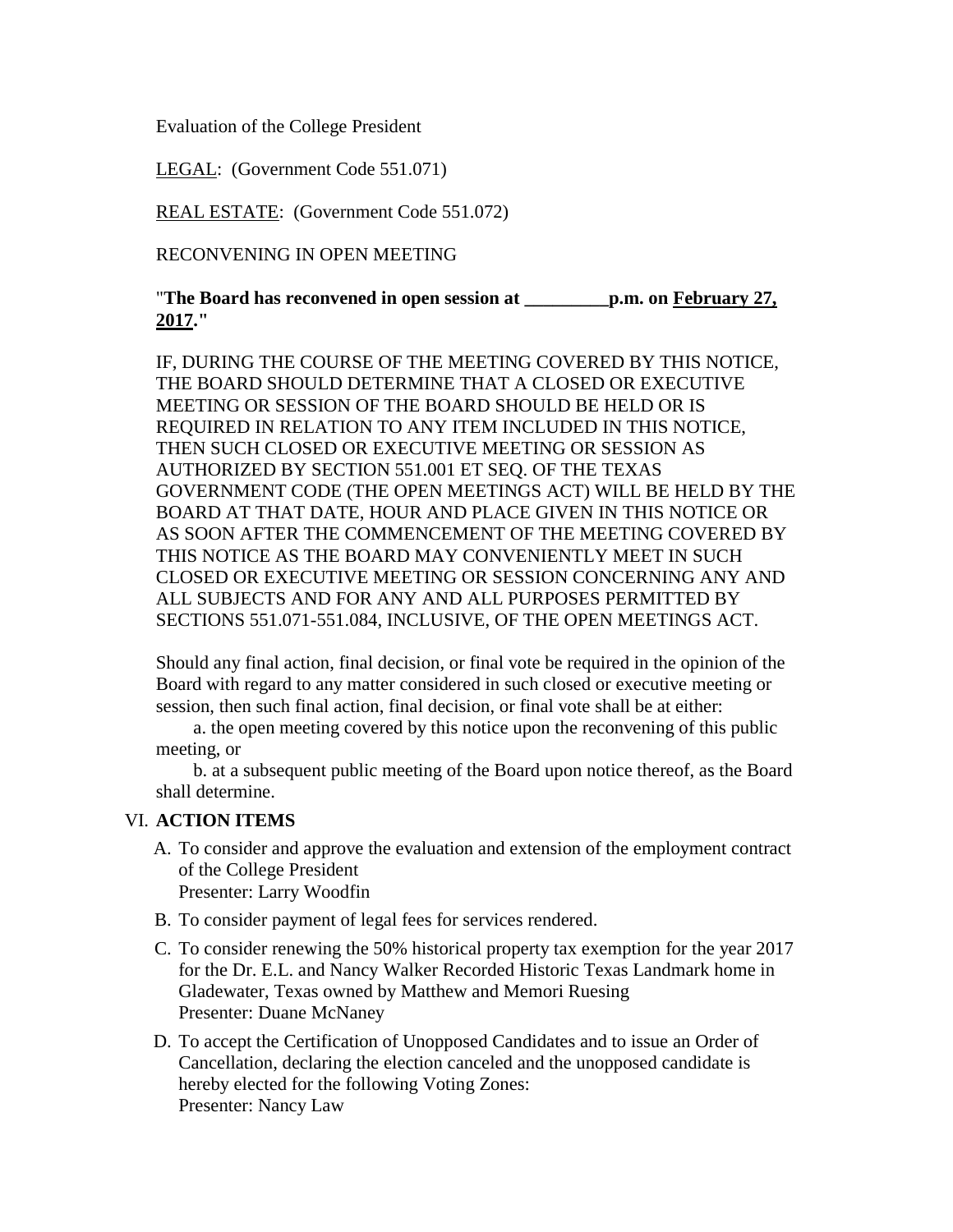- 1. North Zone
- 2. Central Zone
- 3. South Zone

### VII. **BOARD COMMITTEE REPORTS & ACTION ITEMS**

- A. Investment/Finance/Audit Committee Joe Carrington, Chair
	- 1. INFORMATION ITEM: Budget Reports Presenter: Joe Carrington
	- 2. ACTION ITEM: To consider tuition & fee increases for the 2017- 2018 academic year Presenter: Joe Carrington
	- 3. ACTION ITEM: To consider course fee increase for the 2017-2018 academic year Presenter: Joe Carrington
	- 4. ACTION ITEM: To consider adopting the Kilgore College Investment Policy & Investment Stratgies Presenter: Joe Carrington
- B. Policy & Personnel Committee Karol Pruett, Chair
	- 1. ACTION ITEM: To consider an amendment to the Board of Trustees' By-Laws

**Section 3. Governing Board: CHANGE**:

1. *Board elections will be conducted in accordance with the parameters set forth in Chapter 41 of the Election Code, specifically (a)(1), stipulating given election dates in May of odd-numbered years (Election Code 41.001).* Presenter: Karol Pruett

2. First reading of an amendment to the Board of Trustees' By-Laws: **Section 3. Governing Board: ADDED:**

l. Board elections will be conducted in accordance with the parameters set forth in Chapter 41 of the Election Code, specifically (a)(1), stipulating given election dates in May of odd-numbered years (Election Code 41.001). *At the regular election or any special election held to fill vacancies for the Board of Trustees, the candidate who shall have received the highest number of votes cast at such election for each position to be filled shall be declared elected. In the event of a tie vote, the respective candidates so tied shall participate in a coin toss to determine who shall be the duly elected Board Member unless one candidate withdraws.(Election Code 2.002).* Presenter: Karol Pruett

- 3. ACTION ITEM: To consider approval of Policies: Presenter: Karol Pruett
	- a. Policy Development and Review
	- b. Employee Dependent Child Scholarships